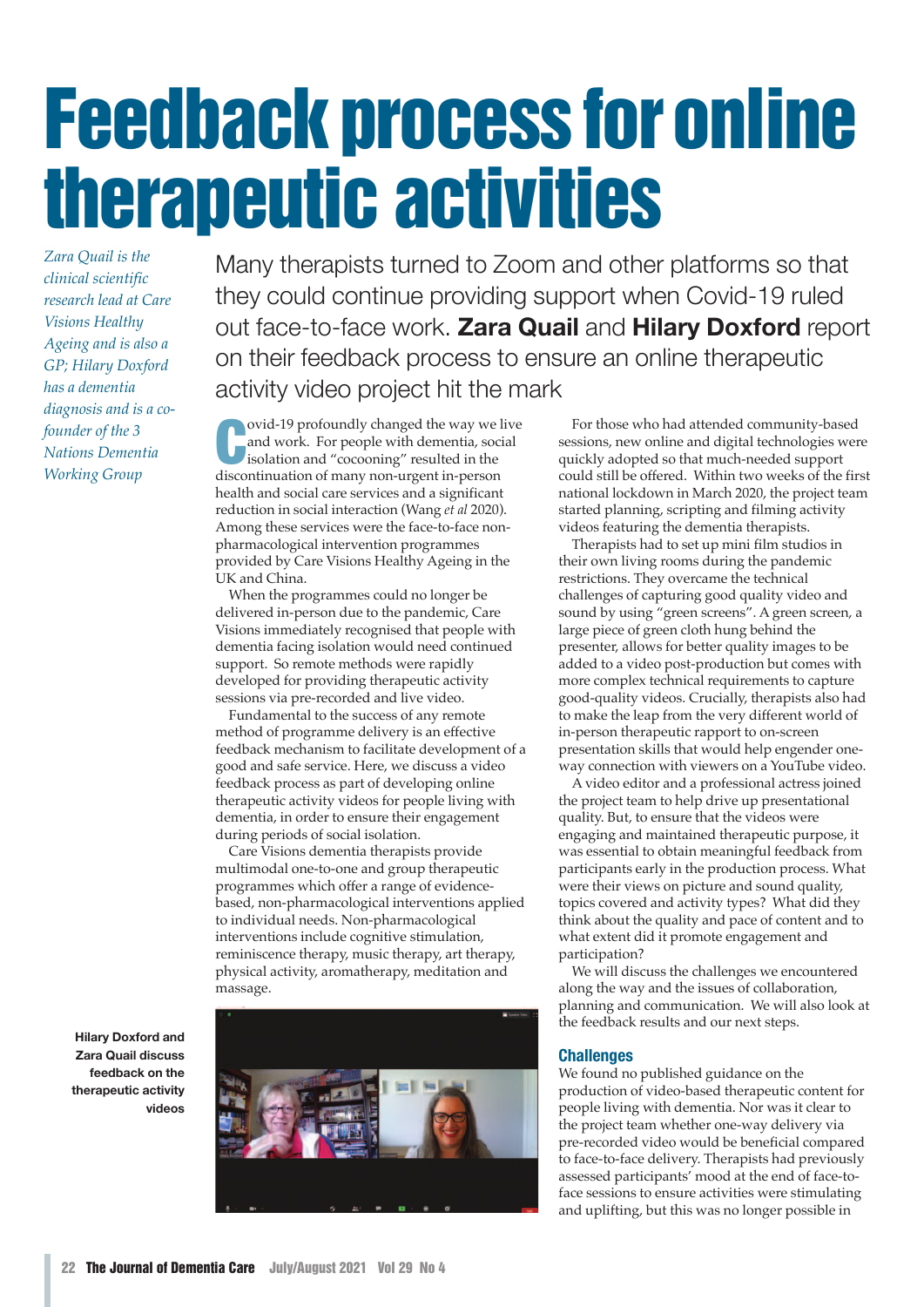

**Laura Bolton, music and dementia therapist, presents a card activity aimed at numeric cognitive stimulation**

person. Instead, it had been hoped that an online feedback questionnaire completed by viewers would be a helpful way to gather initial feedback, but uptake of the questionnaire was minimal.

It was also a challenge to know exactly what content would meet the likes and needs of most viewers of on-demand video activities. While considering guidance on types of nonpharmacological interventions for people with dementia, we also recognised that not all the content would meet the needs of people with additional impairments of vision, visual perception and hearing.

# **Collaboration**

Our solution was to seek advice on ways to engage people with dementia in more meaningful methods of feedback and on how best to work effectively with them. Care Visions approached the 3 Nations Dementia Working Group (3NDWG) Steering Committee and were delighted that some members agreed to view selected UK videos and agreed to a feedback interview via video call. Our aim was to find out whether the video material was engaging and relevant, and gauge what types of content viewers liked best, in keeping with Alzheimer's Society co-production guidelines (2020).

The 3NDWG is a group of people affected by, or with an interest in dementia. It is run by a steering group of 12 members who all have a diagnosis of dementia. They aim to improve the lives of people with dementia and informal carers who support them. They also assist professionals and policymakers in the research and care fields.

Co-author Hilary Doxford, the founding member of the 3NDWG who faciliated the project, noted:

*Even during the Covid-19 pandemic, those with a dementia diagnosis who are still able, do want to continue contributing. Those living with dementia have concerns about their abilities declining during periods of self-isolation and any brain-stimulating activity has potential benefits. It was felt that participation in such a* *feedback project was a perfect opportunity for people with a dementia diagnosis to add value and "stretch their brain" with an outcome that had the potential to benefit many.*

## **Planning**

In planning the feedback project process, we had to consider factors including access to technology, enabling participation for people with different dementia diagnoses and stages, appropriate scheduling and facilitating recall of the videos. Technology access and familiarity can be a barrier to engaging in any online programmes, especially for older people.

In fact, we found that viewers of the videos had adequate support from carers and family to access the necessary technology. Suitable internet connections were essential where video streaming the interviews was concerned, but a simple phone call was a good second option when poor internet connections were an issue.

There was a concern during feedback interview planning that the interviewer would have little to no detail on each participant's particular capabilities and preferences. This could result in some unanticipated difficulties in guiding the interviews, yet it seemed too intrusive to request this information upfront before establishing a rapport with participants.

We found the answer to be allowing the interviewer to meet with the team of participants in a group setting online, provide an overview of the project, and respond to questions before the feedback process started. This approach appeared to help break the ice and developed a meaningful and useful rapport.

Participation was made as easy as possible by scheduling feedback sessions at the right time. It was necessary to hold the interview immediately after viewing the videos to enable the best possible recall of the contents and participants to convey their perceptions effectively.

Also essential was giving a clear brief, written with clarity and brevity.

Care Visions provided the details of the

### **References**

Alzheimer's Society (2020) *Co-production for dementia.* London: Alzheimer's Society. Wang H, Li T, Barbarino P, Gauthier S *et al* (2020) Dementia care during COVID-19. *Lancet* 395(10231) 1190-1.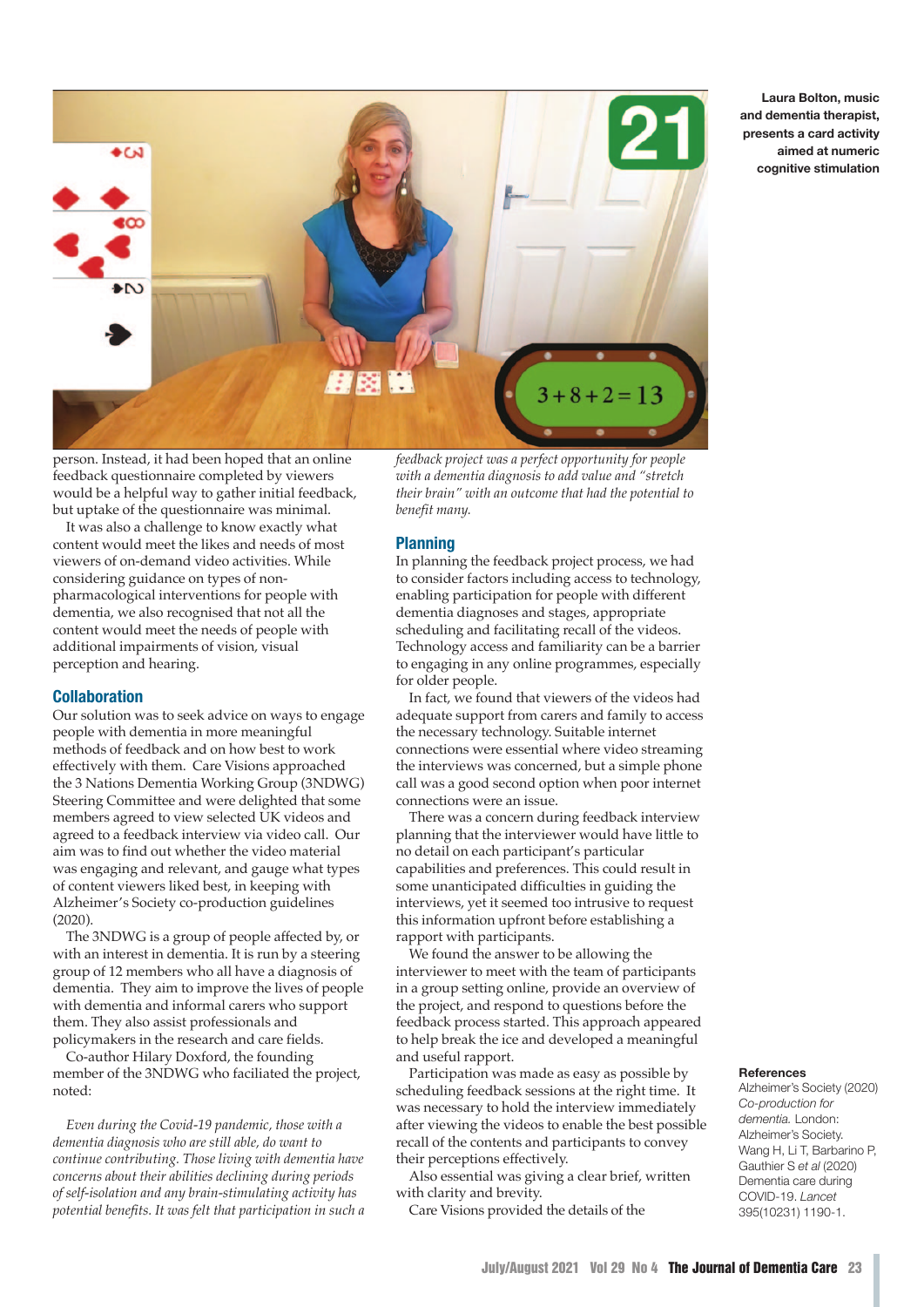**Laura Bolton introduces a meditation activity**

Summer, Music and Art Meditation for People with Mild to Moderate Dementia



structured interview before the video viewing so that participants could record their thoughts during viewing to refer to during the subsequent interview.

Hilary, in her 3NDWG capacity, gave the following advice:

*Many people diagnosed with dementia ask to be enabled not disabled. By that they mean do not do it for them if they are still capable, step in when needed and then give a cue or nudge in the right direction but also recognise when people need more assistance than this. An impossible ask even of someone who knows someone with a dementia diagnosis well. Striking the right balance is so hard.* 

The structure of the questionnaire was logical and tailored to each video. It made sure to ask the right questions, but it did not ask "leading questions" tendentiously designed to elicit particular responses. If a participant struggled to find a response, they were given appropriate assistance to verbalise what they wanted to say. There was also plenty of opportunity for participants to give feedback over and above the interview questions.

### **Communication**

From start to finish, interpersonal connections between interviewer and participant were key to making participants feel valued and equal partners in the feedback process. Communication was kept informal and friendly while remaining professional at all times. Building a meaningful rapport was crucial.

This rapport put people at their ease and helped remove any self-inflicted pressure to achieve certain results. It was done in a way that ensured participants were not patronised and were helped to focus on the task in hand. The feedback team were conscious of being adaptable to participants' preferred ways of communication.

Hilary summed up the significance of communication in this way:

*Being listened to and asked to confirm that their understanding of my message was correct, was reassuring. The understanding of dementia was obvious as was how best to engage with us.*

It was advised that it would be useful to agree upfront with participants how best to deal with any possible problems that may arise during the interview process. For example, it might have been necessary to provide reminders to a person with a dementia diagnosis on the next steps or questions asked. The feedback team were reassured that they should not be concerned about reminding people.

### **Feedback results**

The videos reviewed received positive feedback overall and were identified as being engaging, useful and fun. Active participation and a sense of fulfilment was described on completion of the viewing.

It was apparent, however, that not all the activities offered would appeal to all participants. In discussions there was good recognition by the feedback team of the challenges people experienced with the different types of dementia, the stages of dementia and individual's preferences and abilities.

Advice was offered on expanding the video library to cover topics that are relevant to people with rarer types of dementia and include more culturally diverse content. The feedback team were also mindful of just how unrepresentative feedback from only a few people in the earlier stages of dementia can be and they plan in future projects to be more inclusive in obtaining feedback.

Feedback also highlighted key features such as scripting, visual and sound production, and consideration of the widely varied capabilities of viewers. Initially, more images were added on screen to attract and provide more visual stimulation to the viewer, but there was also a clear need to establish a balance between too many